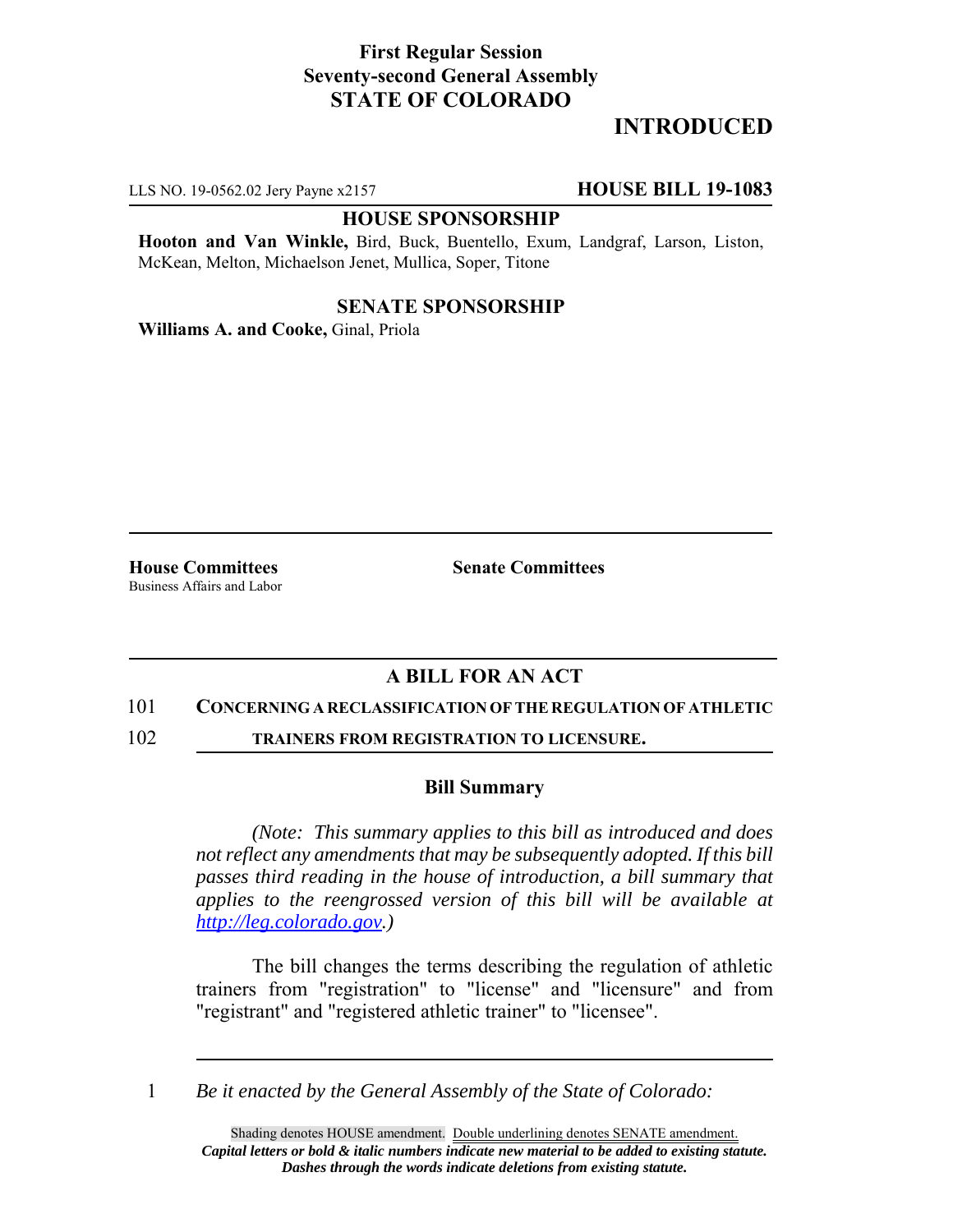**SECTION 1.** In Colorado Revised Statutes, **amend** 12-29.7-102 as follows:

 **12-29.7-102. Legislative declaration.** The general assembly hereby finds and declares that the practice of athletic training by a person 5 who does not possess a valid registration LICENSE issued pursuant to this article ARTICLE 29.7 is not in the best interests of the people of the state of Colorado. It is not, however, the intent of this article ARTICLE 29.7 to restrict the practice of a person duly licensed, certified, or registered 9 under any article of this title TITLE 12 or other laws of this state from practicing within the person's scope of practice and authority pursuant to those laws.

 **SECTION 2.** In Colorado Revised Statutes, 12-29.7-103, **amend** the introductory portion and (4)(a) introductory portion; **repeal** (9); and **add** (7.5) as follows:

 **12-29.7-103. Definitions.** As used in this article ARTICLE 29.7, unless the context otherwise requires:

 (4) (a) "Athletic training" means the performance of those services 18 that require the education, training, and experience required by this article ARTICLE 29.7 for registration LICENSURE as an athletic trainer pursuant to section 12-29.7-107. "Athletic training" includes services appropriate for the prevention, recognition, assessment, management, treatment, rehabilitation, and reconditioning of injuries and illnesses sustained by an athlete:

 (7.5) "LICENSEE" MEANS A PERSON LICENSED AS AN ATHLETIC TRAINER IN ACCORDANCE WITH THIS ARTICLE 29.7.

 (9) "Registrant" means an athletic trainer registered pursuant to 27 this article.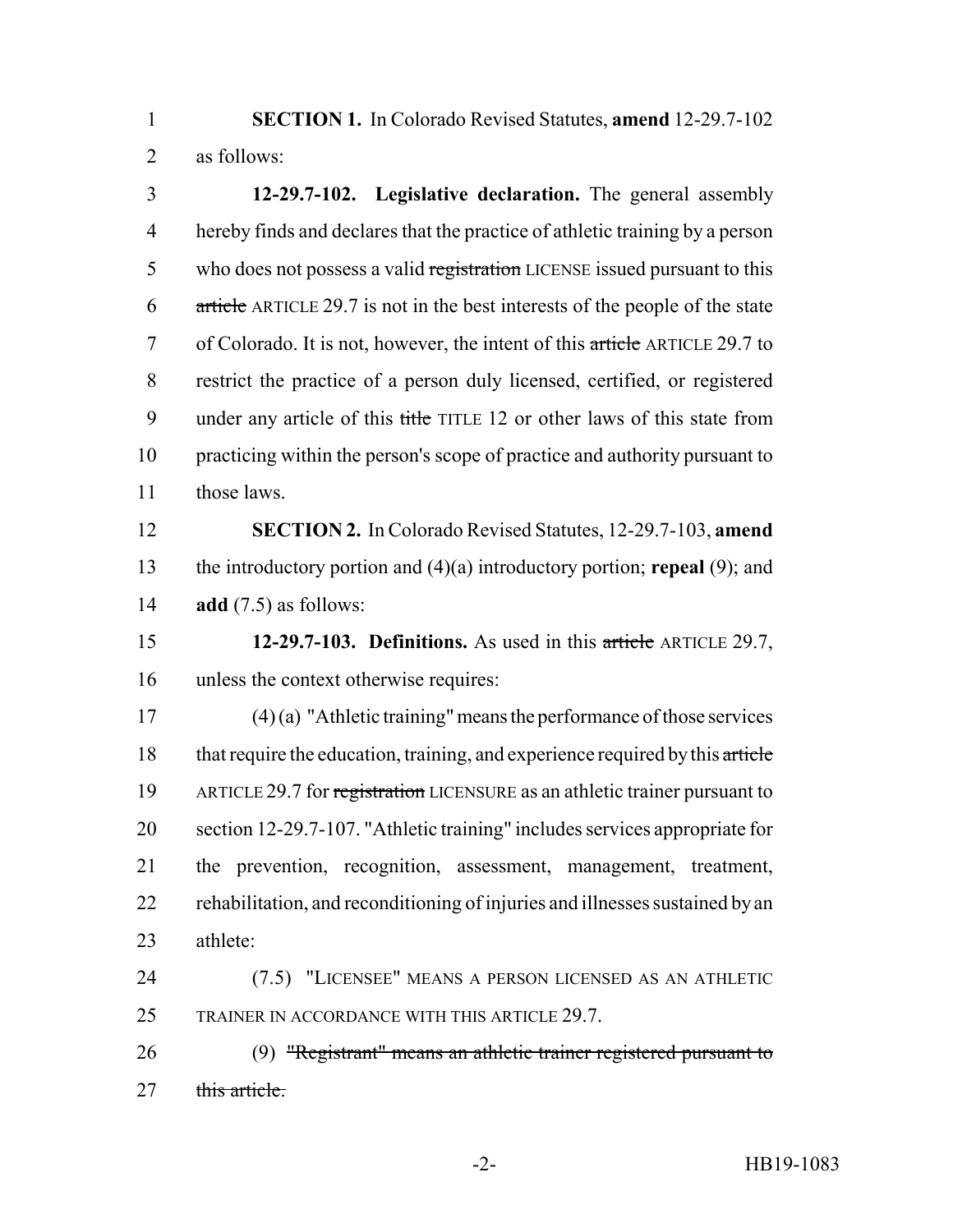**SECTION 3.** In Colorado Revised Statutes, **amend** 12-29.7-104 as follows:

 **12-29.7-104. Use of titles restricted.** Only a person registered LICENSED as an athletic trainer may use the title "athletic trainer" or 5 "registered athletic trainer", "LICENSED ATHLETIC TRAINER"; the letters "A.T." OR "A.T.C." AS A TITLE; or any other generally accepted terms, letters, or figures that indicate that the person is an athletic trainer.

 **SECTION 4.** In Colorado Revised Statutes, 12-29.7-106, **amend** (1) introductory portion and (1)(a); and **add** (2) as follows:

 **12-29.7-106. License required - repeal.** (1) Except as otherwise 11 provided in this article ARTICLE 29.7, in order to practice athletic training or represent oneself as being able to practice athletic training in this state, a person must:

 (a) Possess a valid registration LICENSE issued by the director in 15 accordance with this article ARTICLE 29.7 and any rules adopted under this 16 article ARTICLE 29.7; and

17 (2) (a) ON THE EFFECTIVE DATE OF THIS SUBSECTION (2), EACH ACTIVE ATHLETIC TRAINER REGISTRATION BECOMES AN ACTIVE ATHLETIC TRAINER LICENSE BY OPERATION OF LAW. THIS CONVERSION DOES NOT AFFECT ANY PRIOR DISCIPLINE, LIMITATION, OR CONDITION IMPOSED ON A LICENSEE; LIMIT THE DIRECTOR'S AUTHORITY OVER A LICENSEE; OR AFFECT A PENDING INVESTIGATION OR ADMINISTRATIVE PROCEEDING. THE DIRECTOR SHALL TREAT AN APPLICATION FOR AN ATHLETIC TRAINER REGISTRATION, PENDING AS OF THE EFFECTIVE DATE OF THIS SUBSECTION (2), AS AN APPLICATION FOR ATHLETIC TRAINER LICENSURE.

26 (b) THIS SUBSECTION (2) IS REPEALED, EFFECTIVE JULY 1, 2024. **SECTION 5.** In Colorado Revised Statutes, 12-29.7-107, **amend**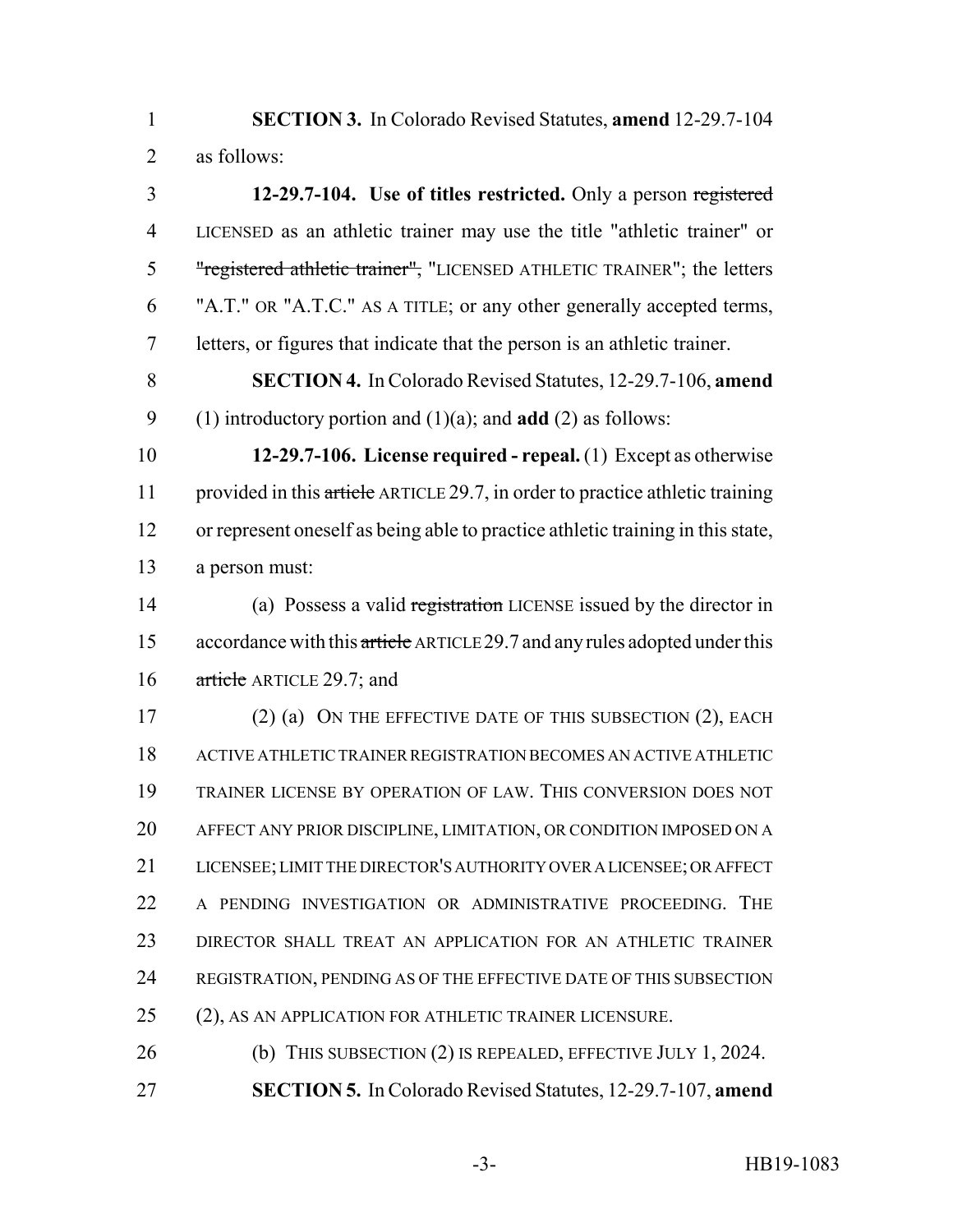1 (1) introductory portion,  $(1)(f)$ ,  $(2)$ , and  $(3)$  as follows:

2 **12-29.7-107. Requirements for license - license by** 3 **endorsement - application - denial.** (1) Every applicant for a 4 registration LICENSE to practice athletic training must have:

5 (f) Submitted additional information as requested by the director 6 to fully and fairly evaluate the applicant's qualifications for registration 7 LICENSURE and to protect public health and safety.

8 (2) When an applicant has fulfilled the requirements of subsection 9 (1) of this section, the director shall issue a registration LICENSE to the 10 applicant. The director may deny registration LICENSURE if the applicant 11 has committed an act that would be grounds for disciplinary action under 12 section 12-29.7-110.

13 (3) (a) An applicant for registration TO BE LICENSED by 14 endorsement, shall AN APPLICANT MUST file an application and pay a fee 15 as prescribed by the director and shall MUST hold a current, valid license 16 or registration in a jurisdiction that requires qualifications substantially 17 equivalent to those required for registration LICENSURE by subsection (1) 18 of this section.

 (b) TO BE LICENSED BY ENDORSEMENT, an applicant for 20 registration shall MUST submit, with the application, verification that the applicant has actively practiced for a period of time determined by rules of the director or has otherwise maintained continued competency as determined by the director.

24 (c) Upon receipt of all documents required by paragraphs (a) and 25 (b) of this subsection  $(3)$  SUBSECTIONS  $(3)(a)$  AND  $(3)(b)$  OF THIS SECTION, 26 the director shall review the application and make a determination of the 27 applicant's qualifications to be registered LICENSED by endorsement.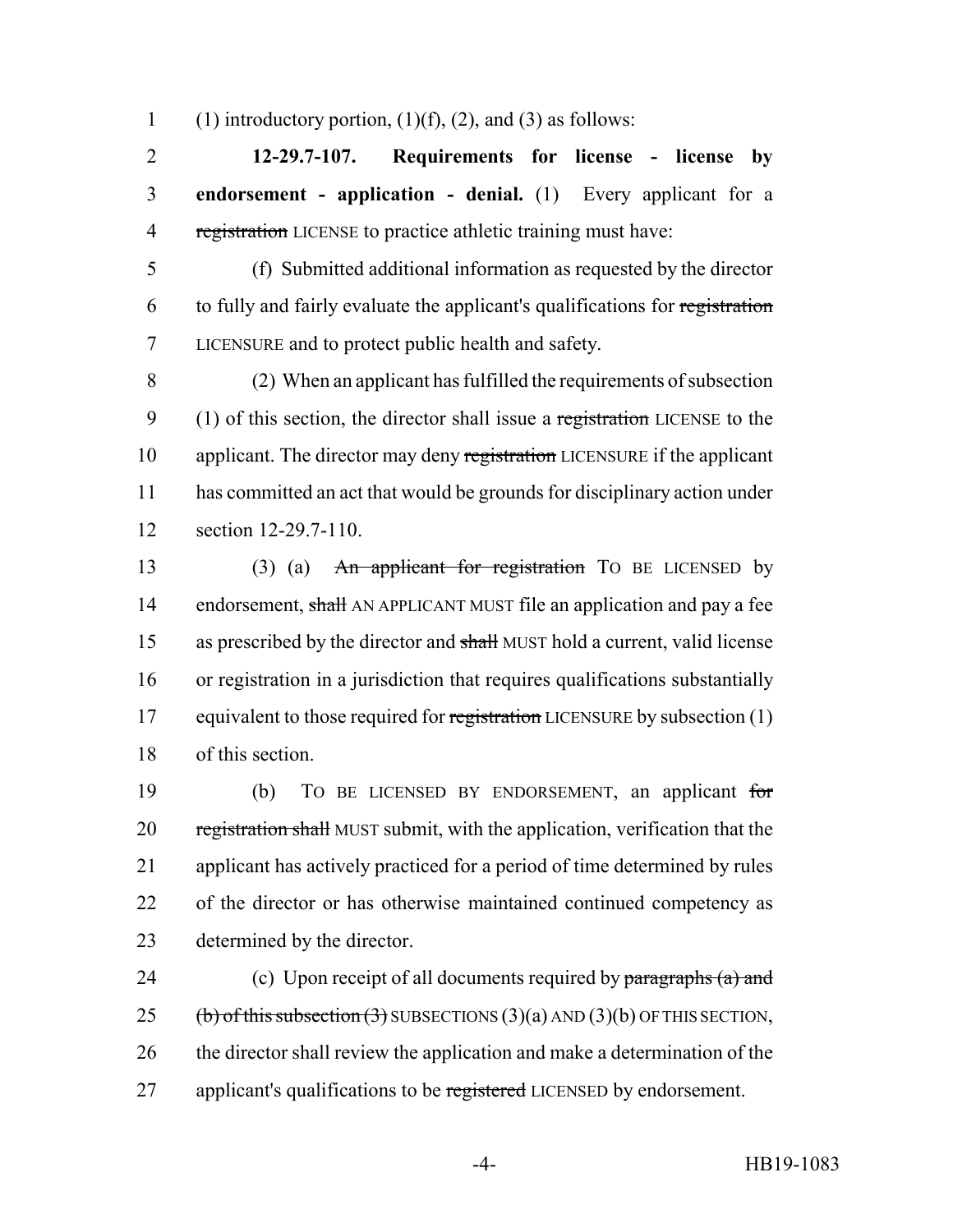1 (d) The director may deny the registration LICENSURE if the 2 applicant has committed an act that would be grounds for disciplinary 3 action under section 12-29.7-110.

4 **SECTION 6.** In Colorado Revised Statutes, 12-29.7-108, **amend** 5 (1) as follows:

6 **12-29.7-108. Renewal of license - fees.** (1) (a) TO AVOID A 7 LICENSE'S EXPIRATION, a registrant shall LICENSEE MUST renew the 8 registration LICENSE issued pursuant to this article ARTICLE 29.7 according 9 to a schedule of renewal dates established by the director. The registrant 10 shall LICENSEE MUST submit an application in the form and manner 11 designated by, and shall MUST pay a renewal fee in an amount determined 12 by, the director.

13 (b) Registrations shall A LICENSE MUST be renewed or reinstated 14 in accordance with the schedule established by the director, and renewal 15 or reinstatement shall MUST be granted pursuant to section 24-34-102 (8). 16 C.R.S. The director may establish renewal fees and delinquency fees for 17 reinstatement pursuant to section 24-34-105. C.R.S. If a registrant 18 LICENSEE fails to renew his or her registration THE LICENSE pursuant to 19 the director's schedule, the registration LICENSE expires. A person whose 20 registration LICENSE has expired is subject to the penalties provided in 21 this article ARTICLE 29.7 or section 24-34-102 (8)  $C.R.S.,$  for 22 reinstatement.

23 (c) The registrant LICENSEE shall submit additional information 24 that the director requests, including evidence that the registrant LICENSEE 25 has maintained and holds a current, valid certification from the national 26 certifying agency, to fully and fairly evaluate the applicant's qualifications 27 for registration LICENSE renewal and to protect public health and safety.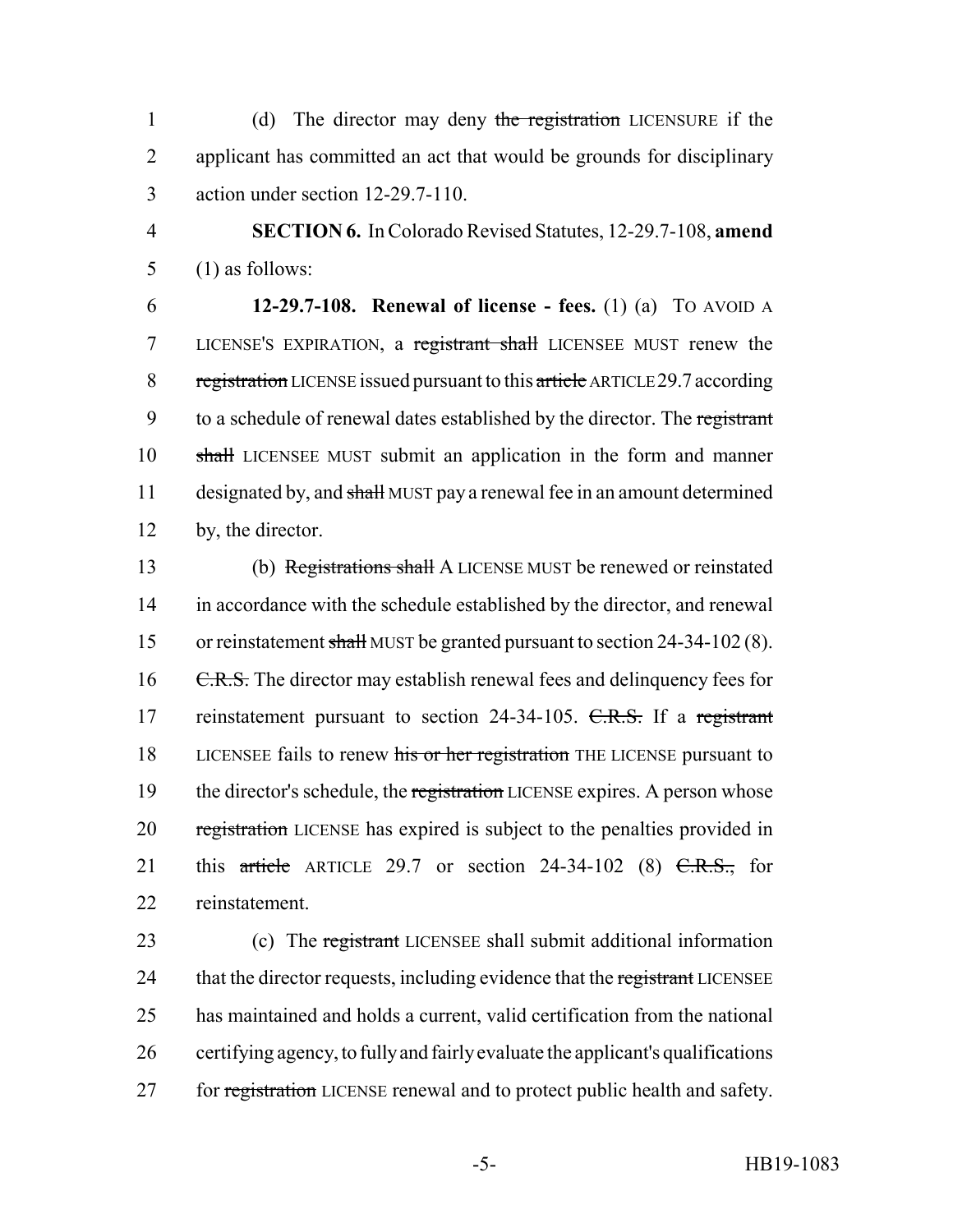**SECTION 7.** In Colorado Revised Statutes, 12-29.7-109, **amend**

2 (1) introductory portion,  $(1)(a)$ ,  $(1)(c)(I)$ ,  $(2)$ ,  $(3)$ , and  $(5)$  as follows:

 **12-29.7-109. Scope of article - exclusions - authority for clinical setting.** (1) Nothing in this article ARTICLE 29.7 prohibits:

 (a) The practice of athletic training that is an integral part of a program of study by students enrolled in an accredited athletic training education program. Students enrolled in an accredited athletic training 8 education program shall be identified IDENTIFY THEMSELVES as "athletic training students" and shall only practice athletic training under the 10 direction and immediate supervision of an athletic trainer currently 11 registered under this article A LICENSEE. An athletic training student shall not represent himself or herself as an athletic trainer.

 (c) The practice of athletic training by a person who resides in another state or country, is currently licensed or registered in another state, or is currently certified by a national certifying agency, and is:

 (I) Administering athletic training services to an athlete who is a member of a bona fide professional or amateur sports organization or of a sports team of an accredited educational institution, if the person acts in accordance with rules established by the director and engages in the 20 unregistered UNLICENSED practice of athletic training for no more than ninety days in any calendar year; or

22 (2) Nothing in this article ARTICLE 29.7 limits or prohibits the administration of routine assistance or first aid by a person who is not a 24 registered athletic trainer LICENSEE for injuries or illnesses sustained at an athletic event or program.

26 (3) Nothing in this article ARTICLE 29.7 requires an entity offering or sponsoring an athletic event or regular athletic activity, including a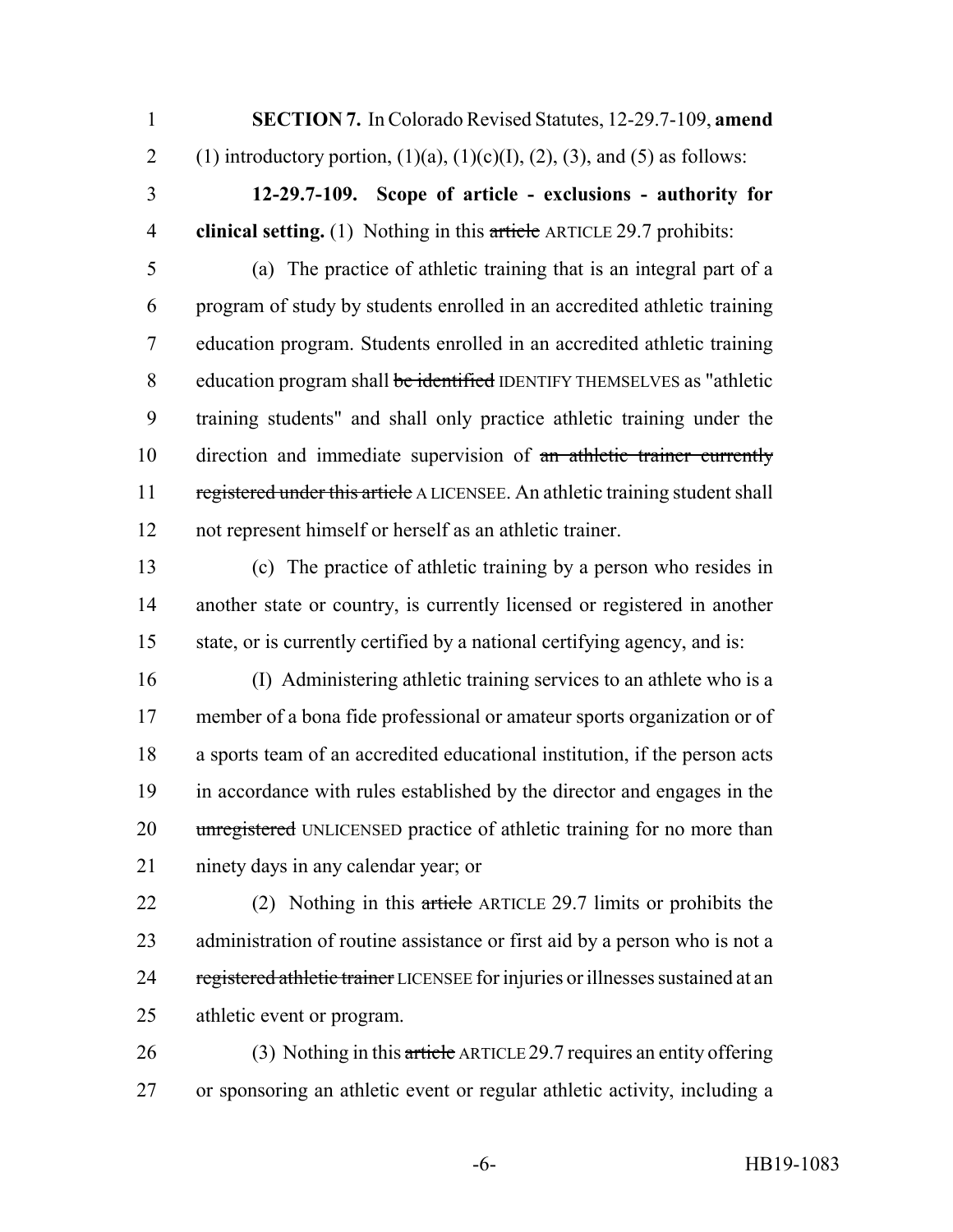youth sports team or program whose participants are eighteen years of age 2 or younger, to employ a registered LICENSED athletic trainer.

 (5) A registered athletic trainer LICENSEE may provide athletic training services in a clinical setting to a person who is not an athlete if the athletic trainer is under the direction and supervision of a Colorado-licensed or otherwise lawfully practicing physician, dentist, or health care professional who treats sports or musculoskeletal injuries. As used in this subsection (5), "direction and supervision" means the issuance of written or oral directives by the physician, dentist, or licensed 10 health care professional to the registered athletic trainer LICENSEE pertaining to the athletic training services to be provided.

 **SECTION 8.** In Colorado Revised Statutes, 12-29.7-110, **amend** 13 (1), (2) introductory portion, (2)(a) introductory portion, (2)(a)(II), (2)(b), 14 (2)(c), (2)(d)(I), (2)(d)(II), (2)(g), (4), and (6)(b)(III) as follows:

 **12-29.7-110. Grounds for discipline - disciplinary proceedings - definitions.** (1) The director may take disciplinary action against a 17 registrant LICENSEE if the director finds that the registrant LICENSEE has 18 represented himself or herself as a registered athletic trainer LICENSEE 19 after the expiration, suspension, or revocation of his or her registration THE LICENSE.

 (2) The director may revoke, deny, suspend, or refuse to renew a 22 registration LICENSE or issue a cease-and-desist order in accordance with 23 this section upon reasonable grounds that the registrant LICENSEE:

 (a) Has engaged in a sexual act with a person receiving services while a therapeutic relationship existed or within six months immediately following termination of the therapeutic relationship. For the purposes of 27 this paragraph  $(a)$  SUBSECTION  $(2)(a)$ :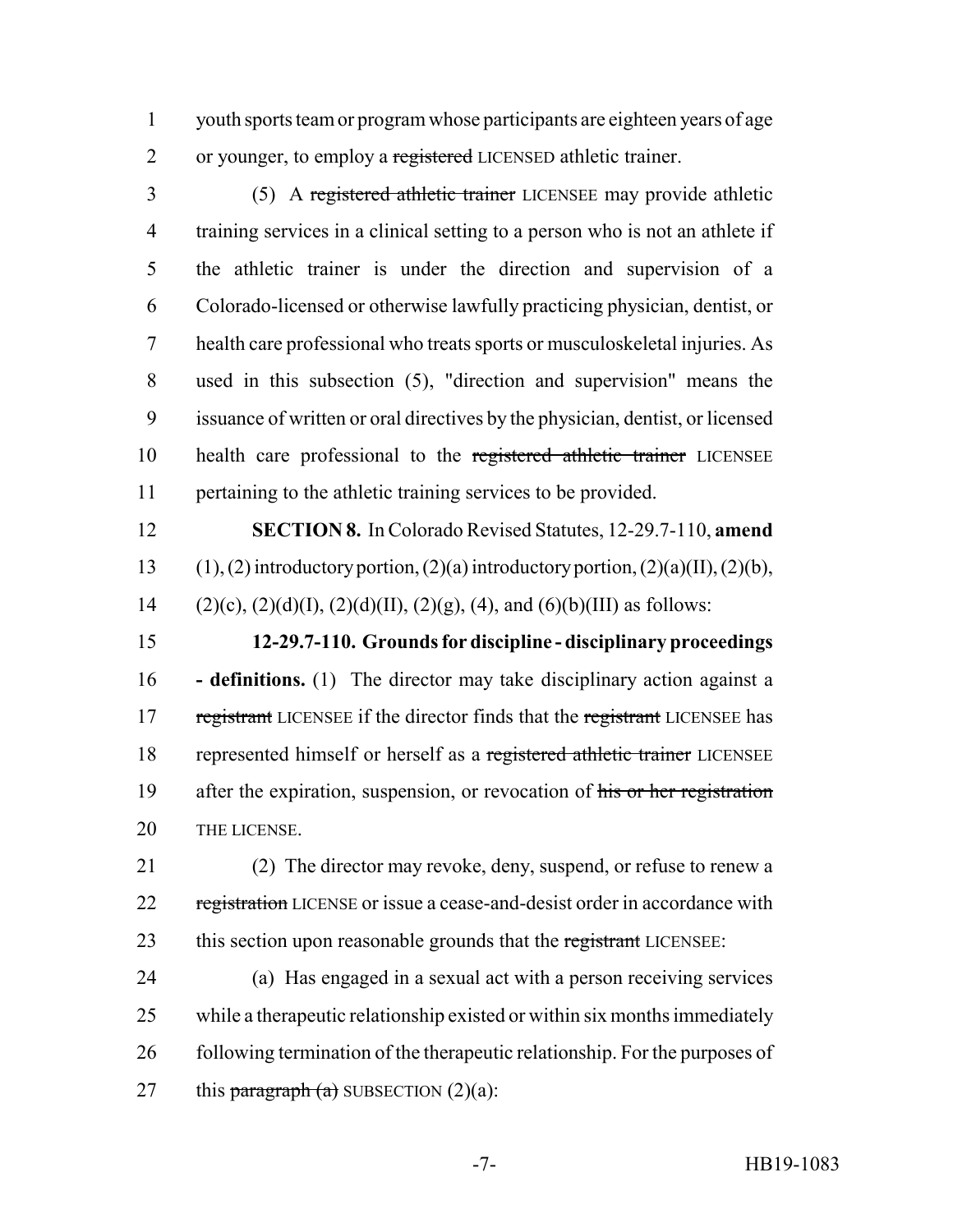(II) "Therapeutic relationship" means the period beginning with the initial evaluation and ending upon the written termination of treatment. When an individual receiving services is an athlete participating on a sports team operated under the auspices of a bona fide amateur sports organization or an accredited educational institution that employs the registrant LICENSEE, the therapeutic relationship exists from the time the athlete becomes affiliated with the team until the affiliation ends or the athletic trainer terminates the provision of athletic training services to the team, whichever occurs first.

 (b) Has falsified information in an application or has attempted to 11 obtain or has obtained a registration LICENSE by fraud, deception, or misrepresentation;

 (c) Has an alcohol use disorder, as defined in section 27-81-102, or a substance use disorder, as defined in section 27-82-102, or is an excessive or habitual user or abuser of alcohol or habit-forming drugs or is a habitual user of a controlled substance, as defined in section 18-18-102 (5), or other drugs having similar effects; except that the 18 director has the discretion not to discipline the registrant LICENSEE if he or she THE LICENSEE is participating in good faith in an alcohol or substance use disorder treatment program approved by the director;

 (d) (I) Has failed to notify the director, as required by section 12-29.7-113, of a physical illness; a physical condition; or a behavioral, 23 mental health, or substance use disorder that affects the registrant's LICENSEE'S ability to provide athletic training services with reasonable skill and safety or that may endanger the health or safety of individuals receiving athletic training services;

(II) Has failed to act within the limitations created by a physical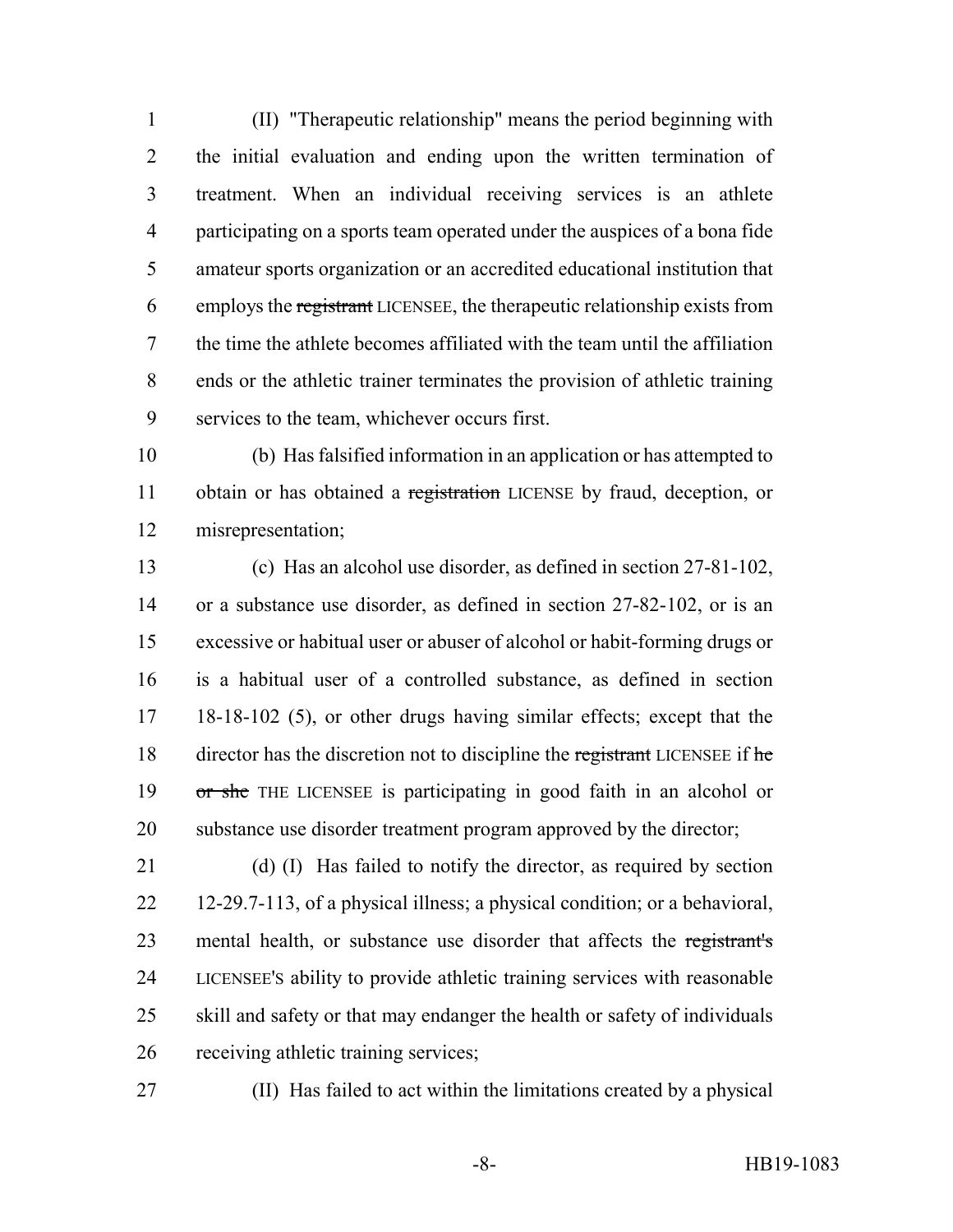1 illness; a physical condition; or a behavioral, mental health, or substance 2 use disorder that renders the registrant LICENSEE unable to perform 3 athletic training with reasonable skill and safety or that may endanger the 4 health or safety of persons under his or her THE LICENSEE'S care; or

5 (g) Has practiced athletic training without a registration LICENSE;

6 (4) (a) The director may commence a proceeding to discipline a 7 registrant LICENSEE when the director has reasonable grounds to believe 8 that the registrant LICENSEE has committed an act enumerated in this 9 section.

10 (b) In any proceeding held under this section, the director may 11 accept as evidence of grounds for disciplinary action any disciplinary 12 action taken against a registrant LICENSEE in another jurisdiction if the 13 violation that prompted the disciplinary action in the other jurisdiction 14 would be grounds for disciplinary action under this article ARTICLE 29.7.

15 (6) (b) (III) Upon failure of any witness or registrant LICENSEE to 16 comply with a subpoena or process, the district court of the county in 17 which WHERE the subpoenaed person or registrant LICENSEE resides or 18 conducts business, upon application by the director with notice to the 19 subpoenaed person or registrant LICENSEE, may issue to the person or 20 registrant LICENSEE an order requiring the person or registrant LICENSEE 21 to appear before the director; produce the relevant papers, books, records, 22 documentary evidence, or materials; or give evidence touching the matter 23 under investigation or in question. If the person or registrant LICENSEE 24 fails to obey the order of the court, the person or registrant LICENSEE may 25 be held in contempt of court.

26 **SECTION 9.** In Colorado Revised Statutes, 12-29.7-111, **amend** 27 (1)(a), (2)(a), (2)(c)(III), and (3) as follows: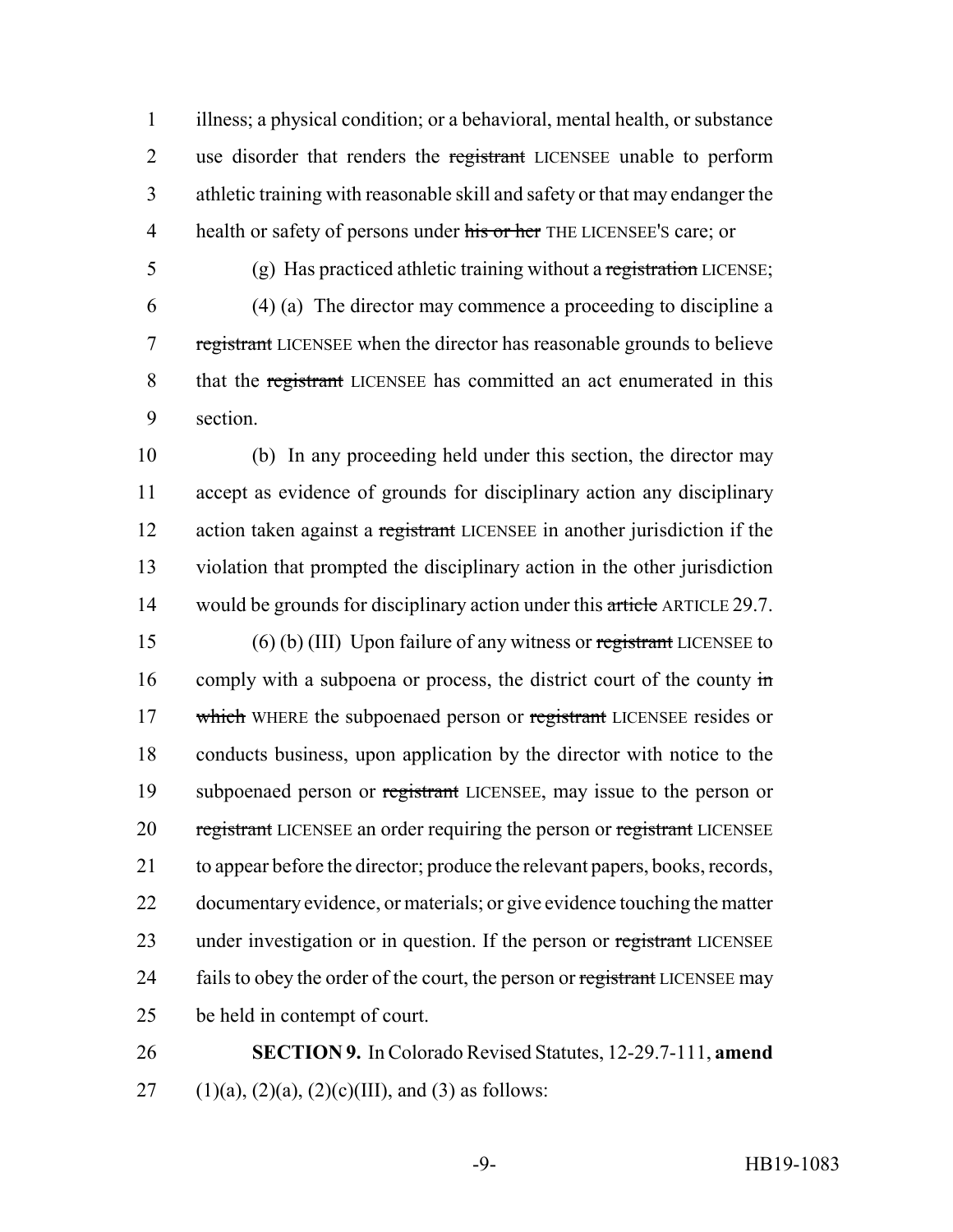**12-29.7-111. Cease-and-desist orders.** (1) (a) If it appears to the director, based upon credible evidence as presented in a written complaint 3 by any person, that a registrant LICENSEE is acting in a manner that is an imminent threat to the health and safety of the public or that a person is 5 acting or has acted without the required registration LICENSE, the director may issue an order to cease and desist the activity. The director shall set forth the statutes and rules alleged to have been violated, the facts alleged to have constituted the violation, and the requirement that all unlawful 9 acts or unregistered UNLICENSED practices immediately cease.

 (2) (a) If it appears to the director, based upon credible evidence as presented in a written complaint by any person, that a person has 12 violated any other portion of this article ARTICLE 29.7 or rules adopted under this article ARTICLE 29.7, in addition to any specific powers granted 14 pursuant to this article ARTICLE 29.7, the director may issue to the person an order to show cause as to why the director should not issue a final order directing the person to cease and desist from the unlawful act or 17 unregistered UNLICENSED practice.

 (c) (III) If the director reasonably finds that the person against whom the order to show cause was issued is acting or has acted without 20 the required registration LICENSE, or has or is about to engage in acts or practices constituting violations of this article ARTICLE 29.7 or rules 22 adopted under this article ARTICLE 29.7, the director may issue a final cease-and-desist order, directing the person to cease and desist from 24 further unlawful acts or unregistered UNLICENSED practices.

 (3) If it appears to the director, based upon credible evidence presented to the director, that a person has engaged or is about to engage 27 in an unregistered UNLICENSED act or practice; an act or practice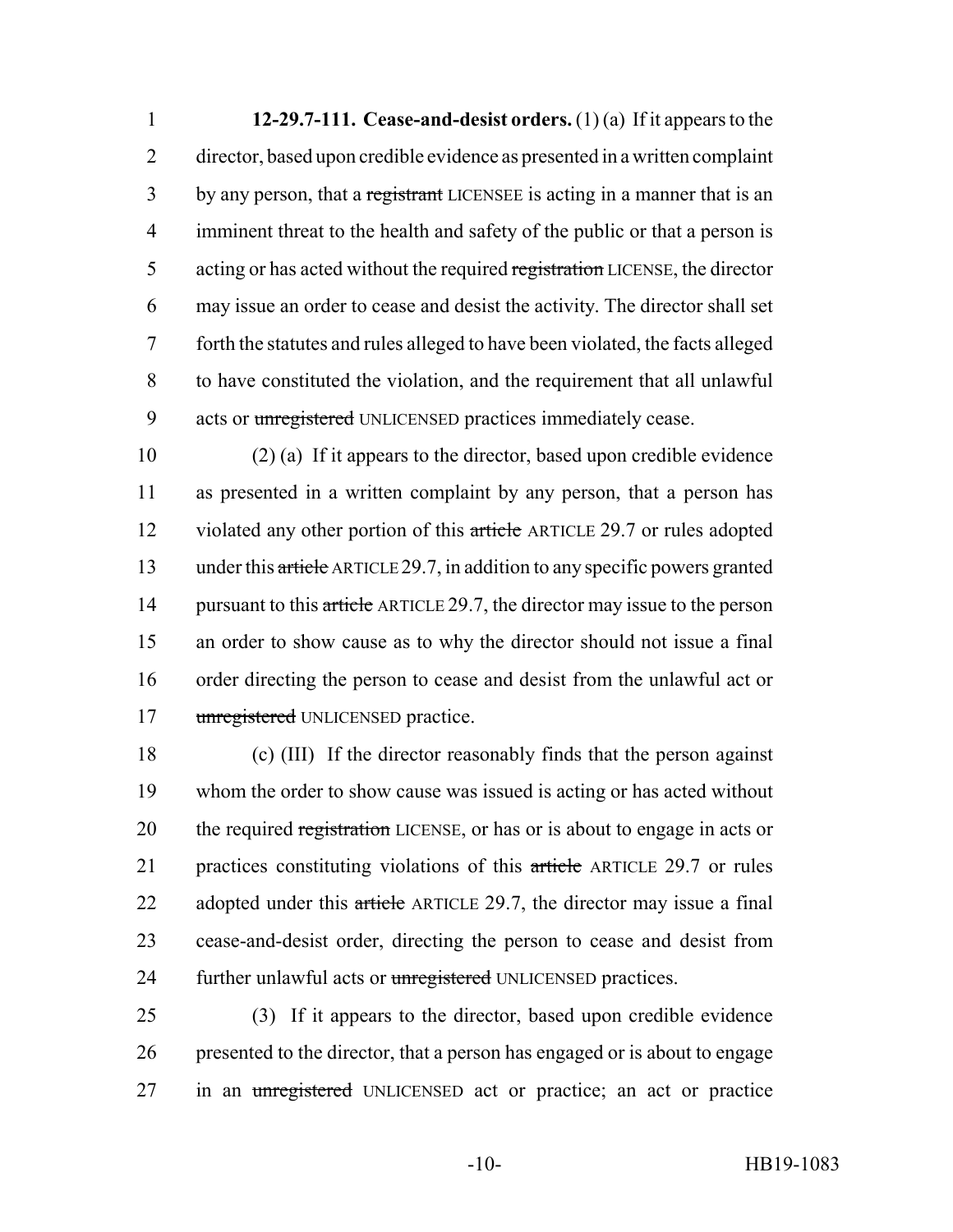1 constituting a violation of this article, ARTICLE 29.7; a rule promulgated 2 pursuant to this article, or ARTICLE 29.7; an order issued pursuant to 3 UNDER this article ARTICLE 29.7; or an act or practice constituting grounds 4 for administrative sanction pursuant to this article ARTICLE 29.7, the 5 director may enter into a stipulation with the person.

6 **SECTION 10.** In Colorado Revised Statutes, 12-29.7-112, 7 **amend** (1), (2), and (3) as follows:

 **12-29.7-112. Mental or physical examination of licensees.** 9 (1) If the director has reasonable cause to believe that a registrant LICENSEE is unable to practice with reasonable skill and safety, the 11 director may order the registrant LICENSEE to take a mental or physical examination administered by a physician or other licensed health care professional designated by the director. Unless due to circumstances 14 beyond the registrant's LICENSEE's control, if the registrant LICENSEE refuses to undergo a mental or physical examination, the director may 16 suspend the person's registration LICENSE OF A LICENSEE until the results of the examination are known and the director has made a determination of the registrant's LICENSEE'S fitness to practice. The director shall 19 proceed with an order for examination and shall make his or her THE determination in a timely manner.

21 (2) The director shall include in an order requiring a registrant 22 LICENSEE to undergo a mental or physical examination the basis of the 23 director's reasonable cause to believe that the registrant LICENSEE is 24 unable to practice with reasonable skill and safety. For purposes of a 25 disciplinary proceeding authorized under this article ARTICLE 29.7, the 26 registrant LICENSEE is deemed to have waived all objections to the 27 admissibility of the examining physician's or licensed health care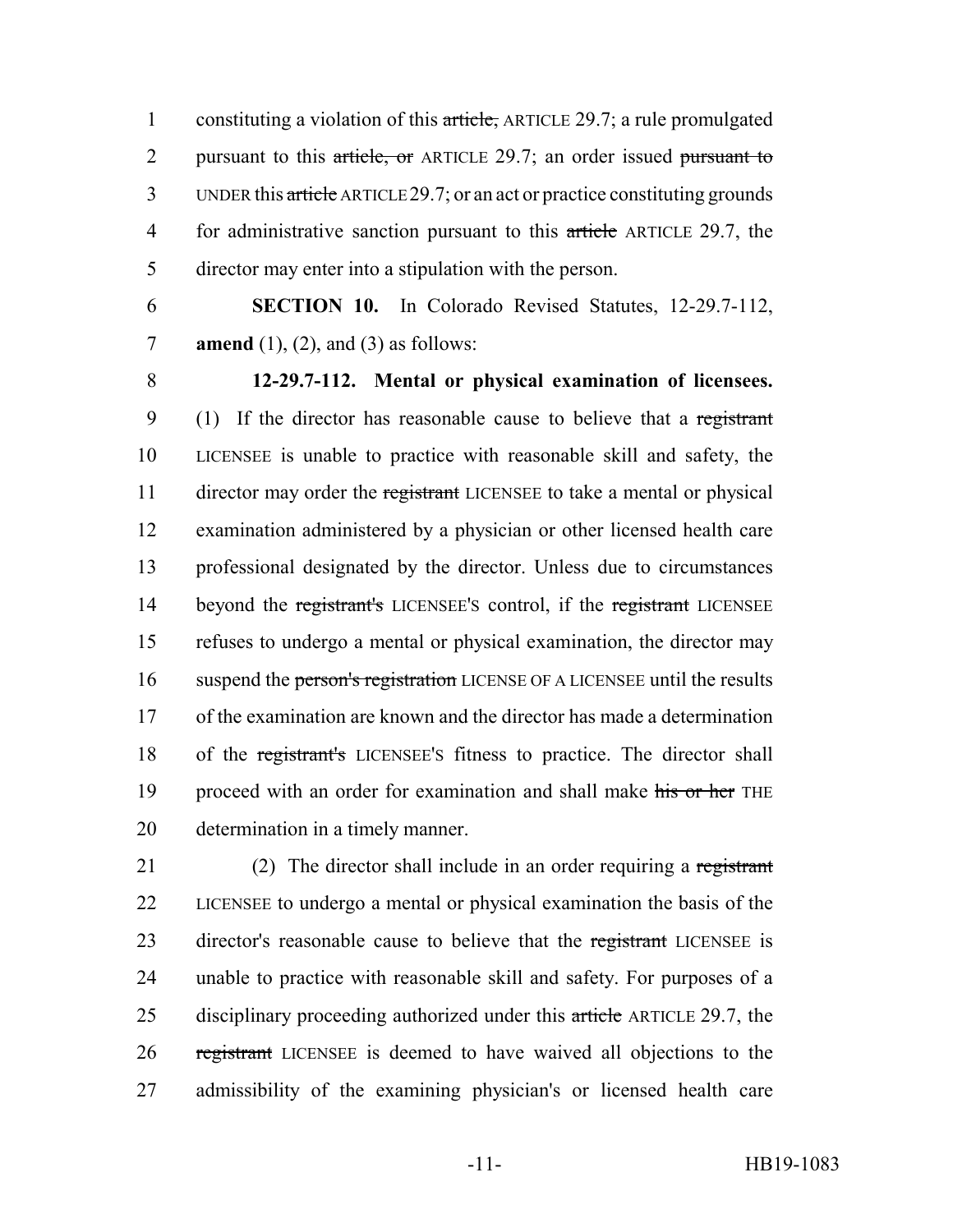professional's testimony or examination reports on the ground that they are privileged communications.

 (3) The registrant LICENSEE may submit to the director testimony or examination reports from a physician chosen by the registrant LICENSEE and pertaining to any condition that the director has alleged may preclude the registrant LICENSEE from practicing with reasonable skill and 7 safety. The testimony and reports submitted by the registrant LICENSEE may be considered by the director in conjunction with, but not in lieu of, testimony and examination reports of the physician designated by the director.

 **SECTION 11.** In Colorado Revised Statutes, 12-29.7-113, **amend** (1), (2)(a), (2)(b), (2)(d), and (3) as follows:

 **12-29.7-113. Confidential agreement to limit practice - violation grounds for discipline.** (1) If a registered athletic trainer LICENSEE suffers from a physical illness, a physical condition, or a 16 behavioral or mental health disorder that renders him or her THE LICENSEE unable to practice athletic training with reasonable skill and safety to 18 patients, he or she THE LICENSEE shall notify the director of the physical illness, the physical condition, or the behavioral or mental health disorder in a manner and within a period of time determined by the director. The 21 director may require the registrant LICENSEE to submit to an examination to evaluate the extent of the physical illness, the physical condition, or the 23 behavioral or mental health disorder and its impact on the registrant's LICENSEE'S ability to practice with reasonable skill and safety to patients.

 (2) (a) Upon determining that a registrant LICENSEE with a physical illness, a physical condition, or a behavioral or mental health disorder is able to render limited athletic training services with reasonable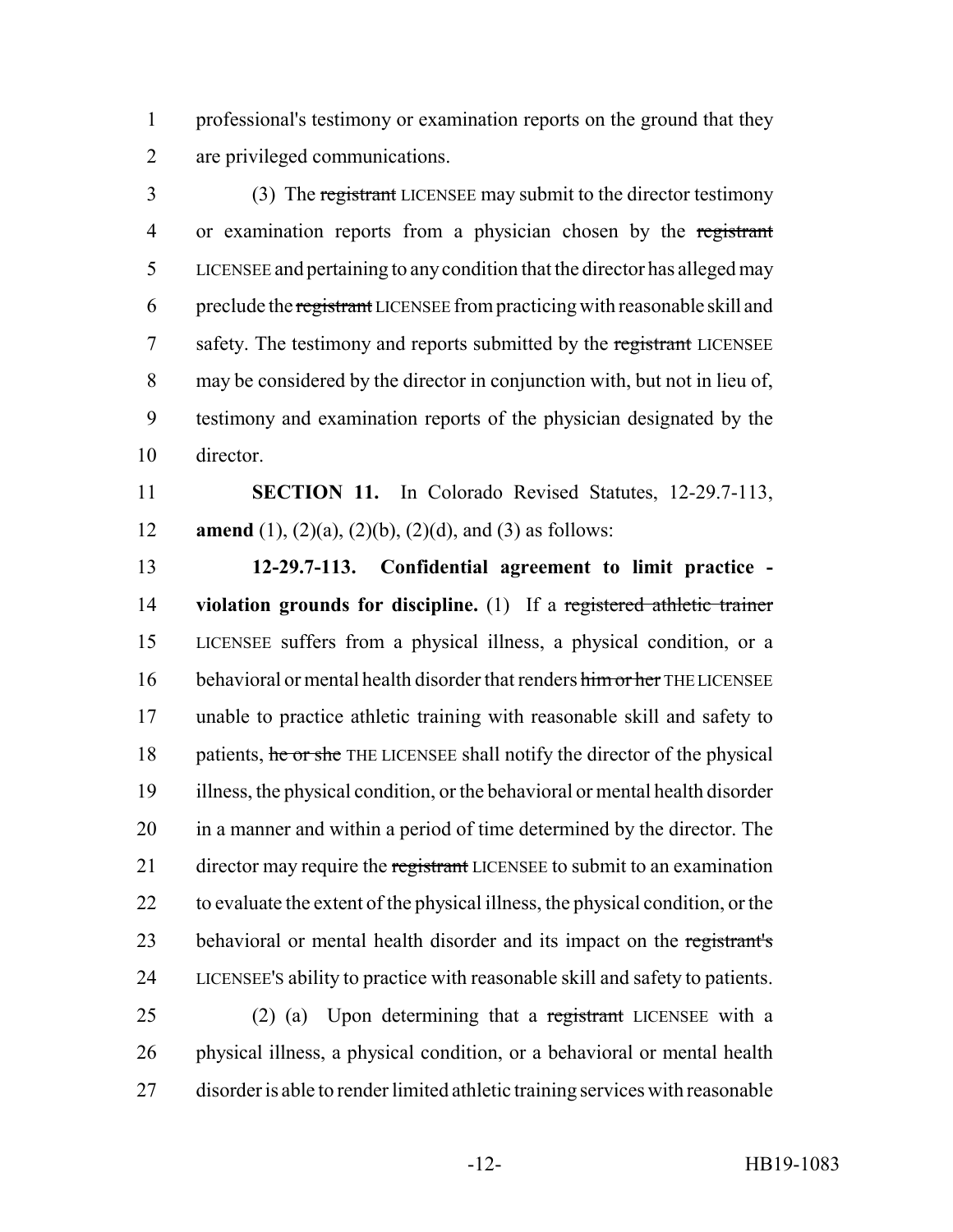skill and safety to patients, the director may enter into a confidential 2 agreement with the registrant LICENSEE in which the registrant LICENSEE 3 agrees to limit his or her A LIMITED practice based on the restrictions imposed by the physical illness, the physical condition, or the behavioral or mental health disorder, as determined by the director.

 (b) The agreement must specify that the registrant LICENSEE is subject to periodic reevaluations or monitoring as determined appropriate by the director.

 (d) By entering into an agreement with the director pursuant to 10 this section, to limit his or her practice, the registrant LICENSEE is not engaging in activities that constitute grounds for discipline under section 12-29.7-110. The agreement is an administrative action and does not constitute a restriction or discipline by the director. However, if the 14 registrant LICENSEE fails to comply with the terms of an agreement entered into pursuant to this section, the failure constitutes grounds for disciplinary action under section 12-29.7-110 (2)(d), and the registrant LICENSEE is subject to discipline in accordance with section 12-29.7-110. 18 (3) This section does not apply to a registrant LICENSEE subject to discipline under section 12-29.7-110 (2)(c).

 **SECTION 12.** In Colorado Revised Statutes, **amend** 12-29.7-114 as follows:

 **12-29.7-114. Unauthorized practice - penalties.** A person who practices or offers or attempts to practice athletic training without an 24 active registration LICENSE issued under this article ARTICLE 29.7 commits a class 2 misdemeanor and shall be punished as provided in section 26 18-1.3-501 <del>C.R.S.,</del> for the first offense. For the second or any subsequent offense, the person commits a class 1 misdemeanor and shall be punished